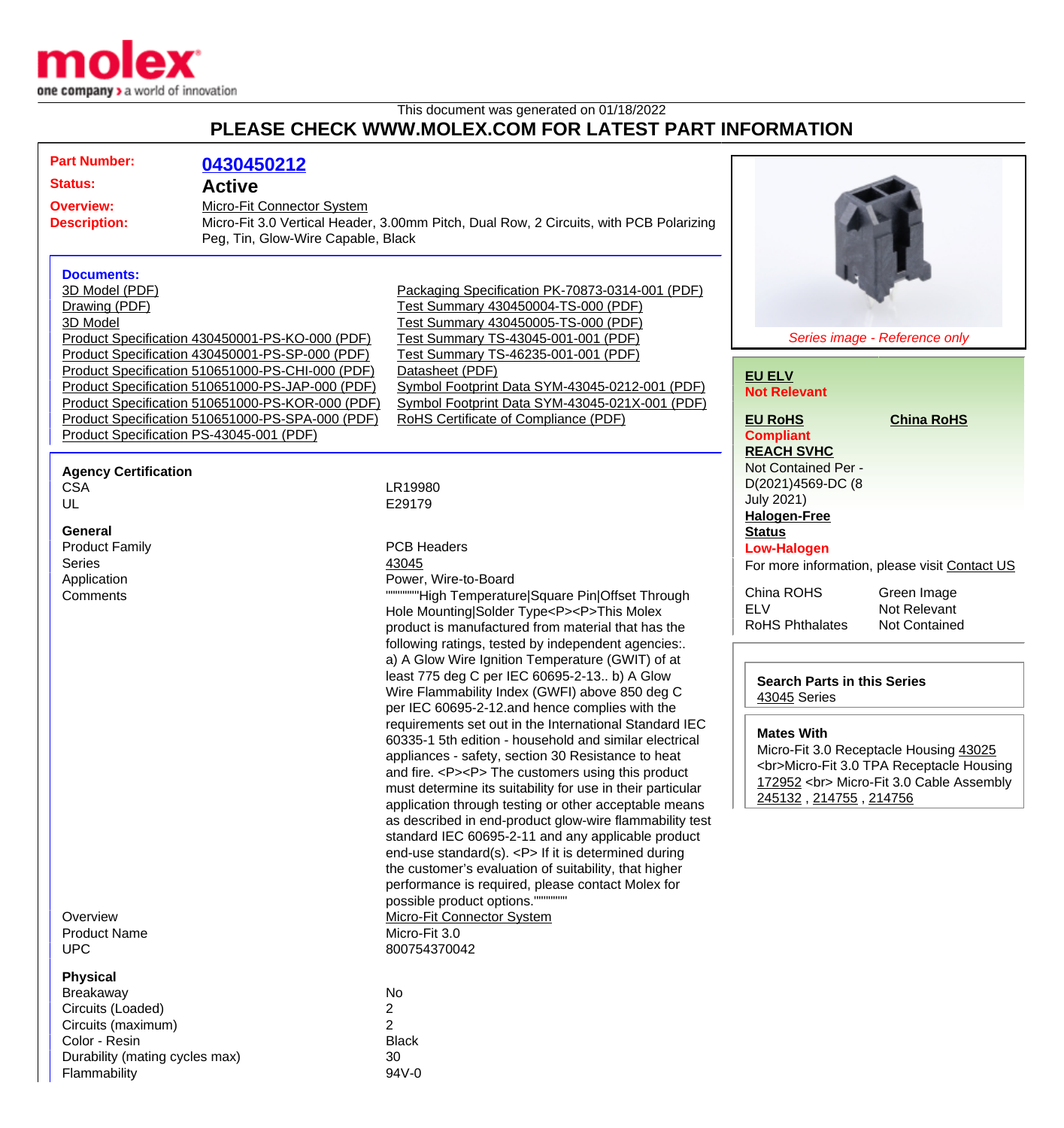| 17.64mm<br>High Temperature Thermoplastic<br>0.482/g<br>Vertical<br>1.60mm<br>3.00mm<br>$0.254 \mu m$<br>-40 $\degree$ to +105 $\degree$ C<br>Through Hole - Kinked Pin                                                                                                                                                 |  |  |  |  |  |
|-------------------------------------------------------------------------------------------------------------------------------------------------------------------------------------------------------------------------------------------------------------------------------------------------------------------------|--|--|--|--|--|
|                                                                                                                                                                                                                                                                                                                         |  |  |  |  |  |
| SMC&WAVE                                                                                                                                                                                                                                                                                                                |  |  |  |  |  |
| <b>Material Info</b>                                                                                                                                                                                                                                                                                                    |  |  |  |  |  |
| PK-70873-0314-001<br>430450001-PS-KO-000, 430450001-PS-SP-000,<br>510651000-PS-CHI-000, 510651000-PS-JAP-000,<br>510651000-PS-KOR-000, 510651000-PS-SPA-000,<br>PS-43045-001<br>SD-43045-005-001<br>SYM-43045-0212-001, SYM-43045-021X-001<br>430450004-TS-000, 430450005-TS-000,<br>TS-43045-001-001, TS-46235-001-001 |  |  |  |  |  |
| <b>Brass</b>                                                                                                                                                                                                                                                                                                            |  |  |  |  |  |

This document was generated on 01/18/2022 **PLEASE CHECK WWW.MOLEX.COM FOR LATEST PART INFORMATION**